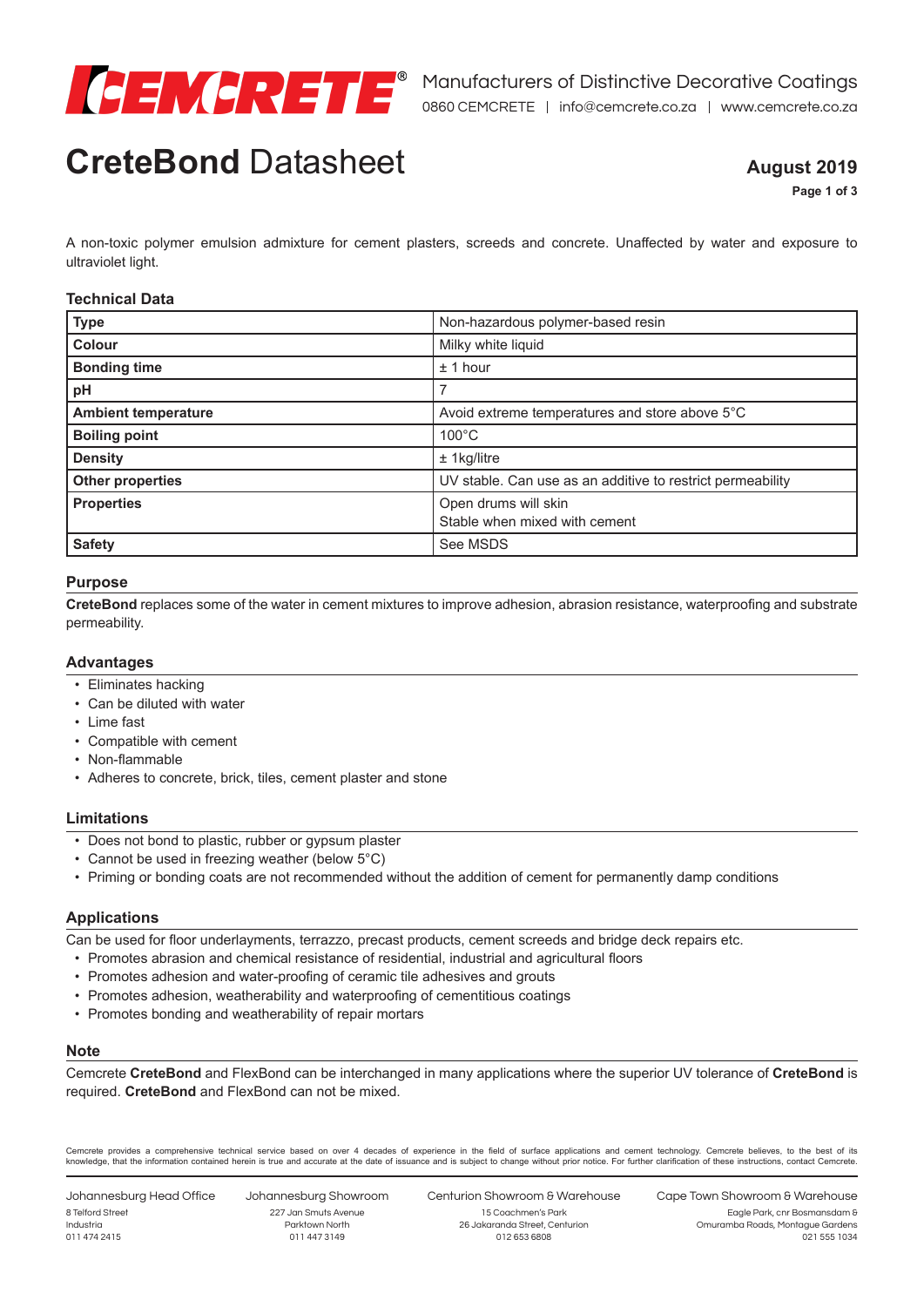

# **CreteBond** Datasheet

**August 2019 Page 2 of 3**

# **Site Work**

#### **Storage**

Store in closed container in a dry cool area away from direct sunlight. Protect from exposure to temperature above 35°C and from freezing. Use within 12 months of purchase.

#### **Surface Preparation**

Ensure surfaces are sound, clean and free from dust and other contaminants that may impair bond.

#### **Weather**

Protect from rain, water and direct sun until cement application has set. **CreteBond** must be applied at temperatures between 5°C and 35°C.

#### **Mixing**

#### **Waterproofing slurry**

Mix **CreteBond** and water in a 1:1 ratio. Add to Ordinary Portland Cement while stirring the mixture until a creamy paintable consistency is achieved. Allow a few hours between coats should more than one coat be required.

#### **Bonding Slurry**

Mix **CreteBond** and water in a ratio of 1 part **CreteBond** to 2 parts water and add this blend to a sufficient quantity of a mix made up of 1 part Ordinary Portland Cement and 1 part plaster sand to achieve a paintable slurry.

#### **Additives for plasters, screeds, terrazzo, concrete, underlayments and coatings**

Mix 1 part **CreteBond** with 3 parts water and use this mixture as the gauging liquid instead of plain water.

#### **Application**

Follow the manufacturers instructions for all proprietary cement coatings and flooring products. Ensure that the surface is suitable. Dampen the surface with clean water so that it is wet but not glistening. Mop up any puddles on horizontal surfaces. Mix the product to be applied using **CreteBond** as detailed above. Apply with a brush, broom or squeegee. Protect from rain, water and sun for 24 hours. **CreteBond** slurries can be used in conjunction with CemForce, CemLam and Cemcrete Polypropylene Membrane.

#### **Cleaning**

For intermittent use keep brushes immersed in water. Wash all equipment and body parts thoroughly with clean water. Collect excess spills with suitable absorbent material and then wash with clean water.

#### **Safety**

- Skin contact: Wash immediately with soap and water.
- Eye contact: Flush immediately with water for 10 15 minutes and contact a physician.
- Respiratory problems: Remove affected person to fresh air immediately and contact a physician.
- Not for internal consumption.

#### **Packaging**

**CreteBond** is supplied in concentrated form packaged in 1, 5 & 20 litre containers.

Cemcrete provides a comprehensive technical service based on over 4 decades of experience in the field of surface applications and cement technology. Cemcrete believes, to the best of its knowledge, that the information contained herein is true and accurate at the date of issuance and is subject to change without prior notice. For further clarification of these instructions, contact Cemcrete.

Johannesburg Head Office 8 Telford Street Industria 011 474 2415

Johannesburg Showroom 227 Jan Smuts Avenue Parktown North 011 447 3149

Centurion Showroom & Warehouse 15 Coachmen's Park 26 Jakaranda Street, Centurion

012 653 6808

Cape Town Showroom & Warehouse

Eagle Park, cnr Bosmansdam & Omuramba Roads, Montague Gardens 021 555 1034